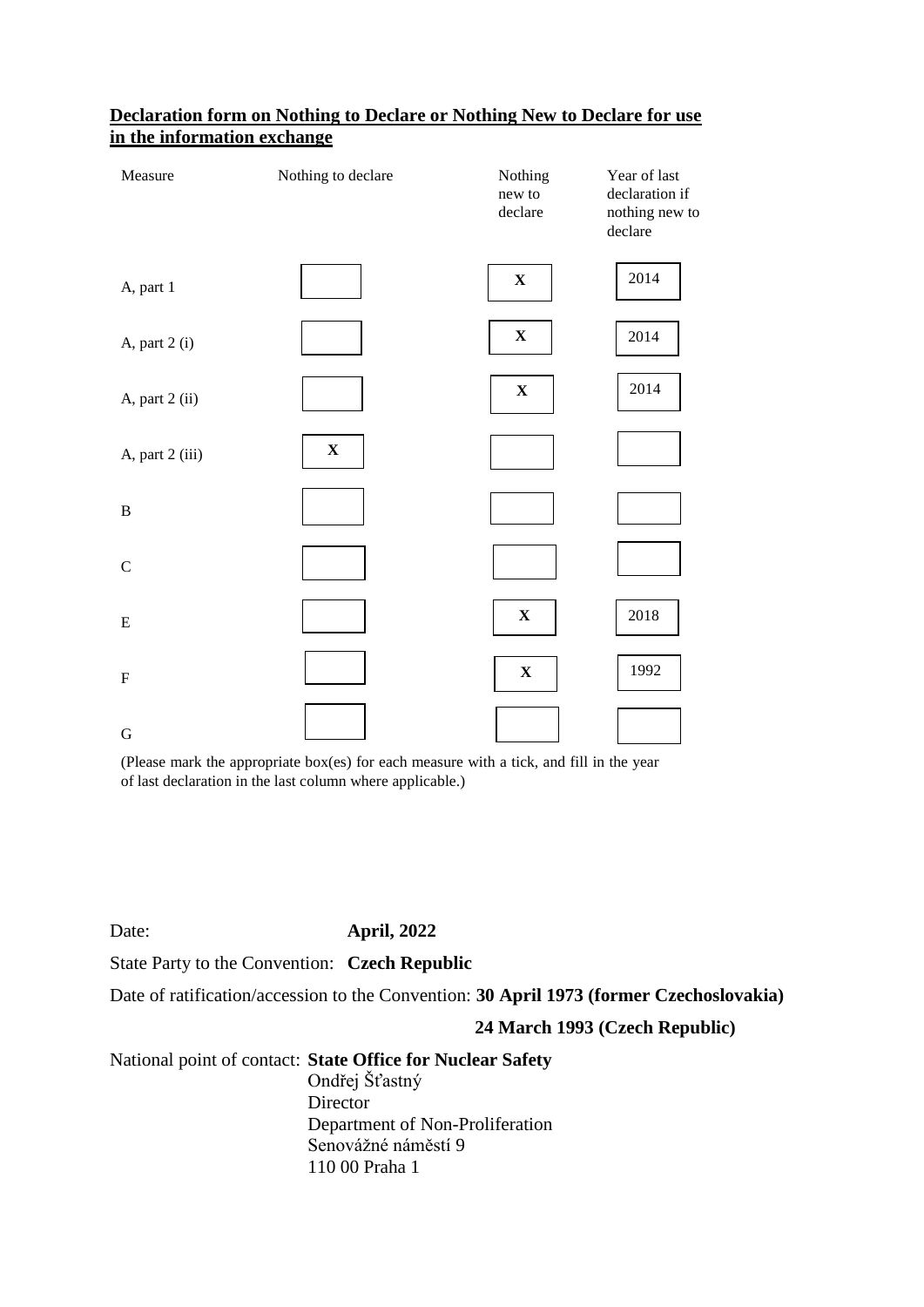# **B. Information on outbreaks of infectious diseases and similar occurrences, that seem to deviate from the normal pattern**

The following infectious diseases were reported in the Czech Republic in 2021:

| <b>Infectious disease</b>                         | <b>Number of cases/outbreaks</b>                                            |
|---------------------------------------------------|-----------------------------------------------------------------------------|
| Highly Pathogenic Avian Influenza<br>(H5N8, H5N1) | 47 outbreaks in poultry farms<br>35 outbreaks/positive cases in other birds |
| COVID-19                                          | 1 774 276                                                                   |

More available on:

<https://wahis.oie.int/#/dashboards/country-or-disease-dashboard> [http://www.szu.cz/uploads/documents/szu/infekce/2021/tabulka\\_nemocnost\\_2021.pdf](http://www.szu.cz/uploads/documents/szu/infekce/2021/tabulka_nemocnost_2021.pdf)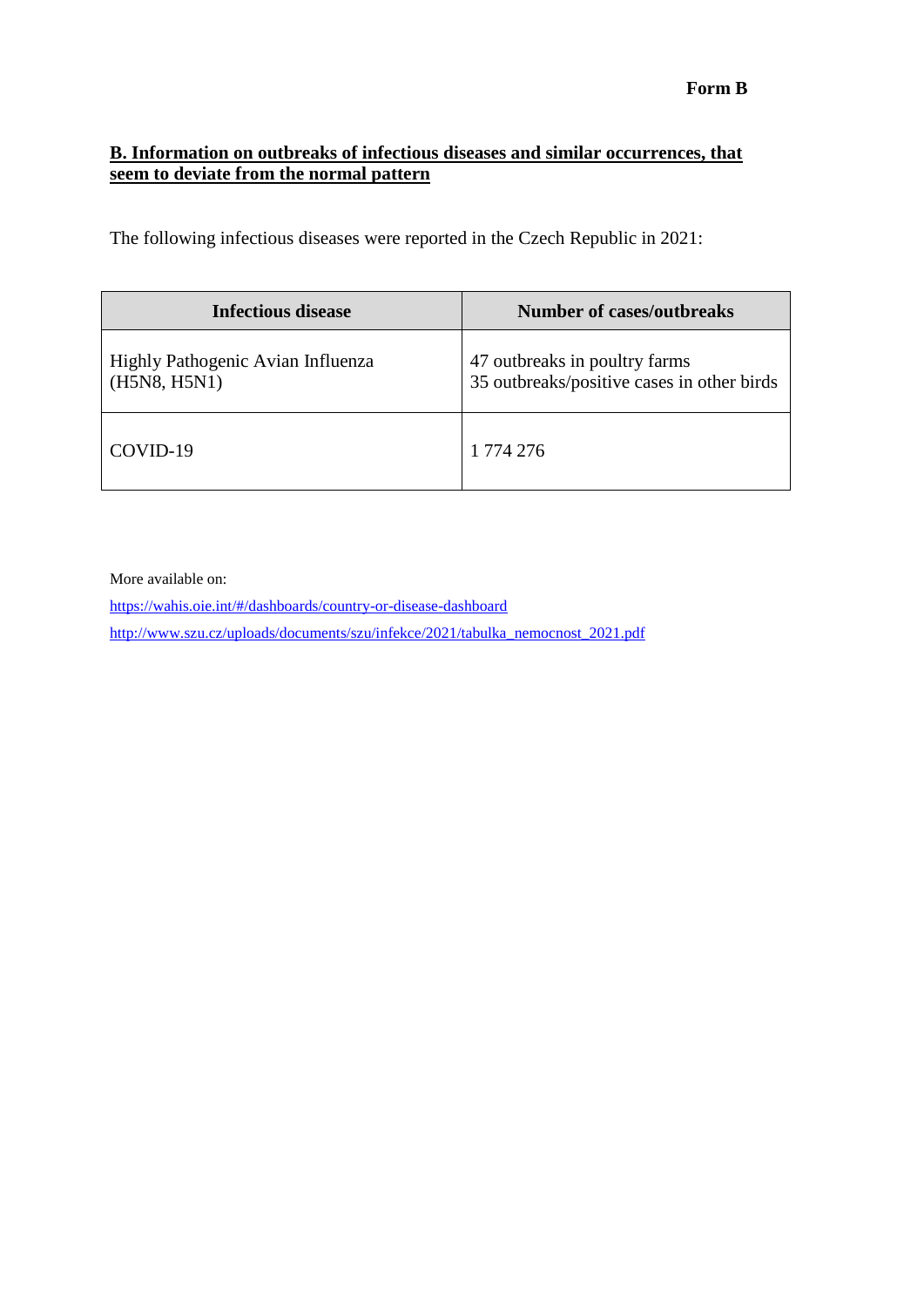### **C. Encouragement of publication of results and promotion of use of knowledge**

List of the most important publications, which appeared during the year 2021:

Rybka A.; Gavel A.; Kroupa T.; Meloun J.; Prazak P.; Dresler J.; Pavlis O.; Kubickova P.; Kratzerova L.; Pejchal J. (2021): Peracetic acid‐based disinfectant is the most appropriate solution for a biological decontamination procedure of responders and healthcare workers in the field environment. *Journal of Applied Microbiology.* <https://doi.org/10.1111/jam.15041>

Pickova, D.; Ostry, V.; Toman, J.; Malir, F. (2021): Aflatoxins: History, Significant Milestones, Recent Data on Their Toxicity and Ways to Mitigation. *Toxins*. 13, 399. <https://doi.org/10.3390/toxins13060399>

Pickova, D.; Ostry, V.; Malir, F. (2021): A Recent Overview of Producers and Important Dietary Sources of Aflatoxins. *Toxins*. 13, 186. <https://doi.org/10.3390/toxins13030186>

Markova, A.; Hympanova, M.; Matula, M.; Prchal, L.; Sleha, R.; Benkova, M.; Pulkrabkova, L.; Soukup, O.; Krocova, Z.; Jun, D.; Marek, J. (2021): Synthesis and Decontamination Effect on Chemical and Biological Agents of Benzoxonium-Like Salts. *Toxics*. 9, 222.<https://doi.org/10.3390/toxics9090222>

Kubelkova, K.; Macela, A. (2021): *Francisella* and Antibodies. *Microorganisms*, 9, 2136.<https://doi.org/10.3390/microorganisms9102136>

Macela, A.; Kubelkova, K. (2021): Why Does SARS-CoV-2 Infection Induce Autoantibody **Production?** *Pathogens*. 10, 380. <https://doi.org/10.3390/pathogens10030380>

Kubelkova; K., Hudcovic, T.; Kozakova, H. et al. (2021): Early infection-induced natural antibody response. *Scientific Reports*. 11, 1541. <https://doi.org/10.1038/s41598-021-81083-0>

Horova, V.; Landova, B.; Hodek, J.; Chalupsky, K.; Krafcikova, P.; Chalupska, D.; Duchoslav, V.; Weber, J.; Boura, E.; Klima, M. (2021): Localization of SARS-CoV-2 Capping Enzymes Revealed by an Antibody against the nsp10 Subunit. *Viruses*. 13, 1487.<https://doi.org/10.3390/v13081487>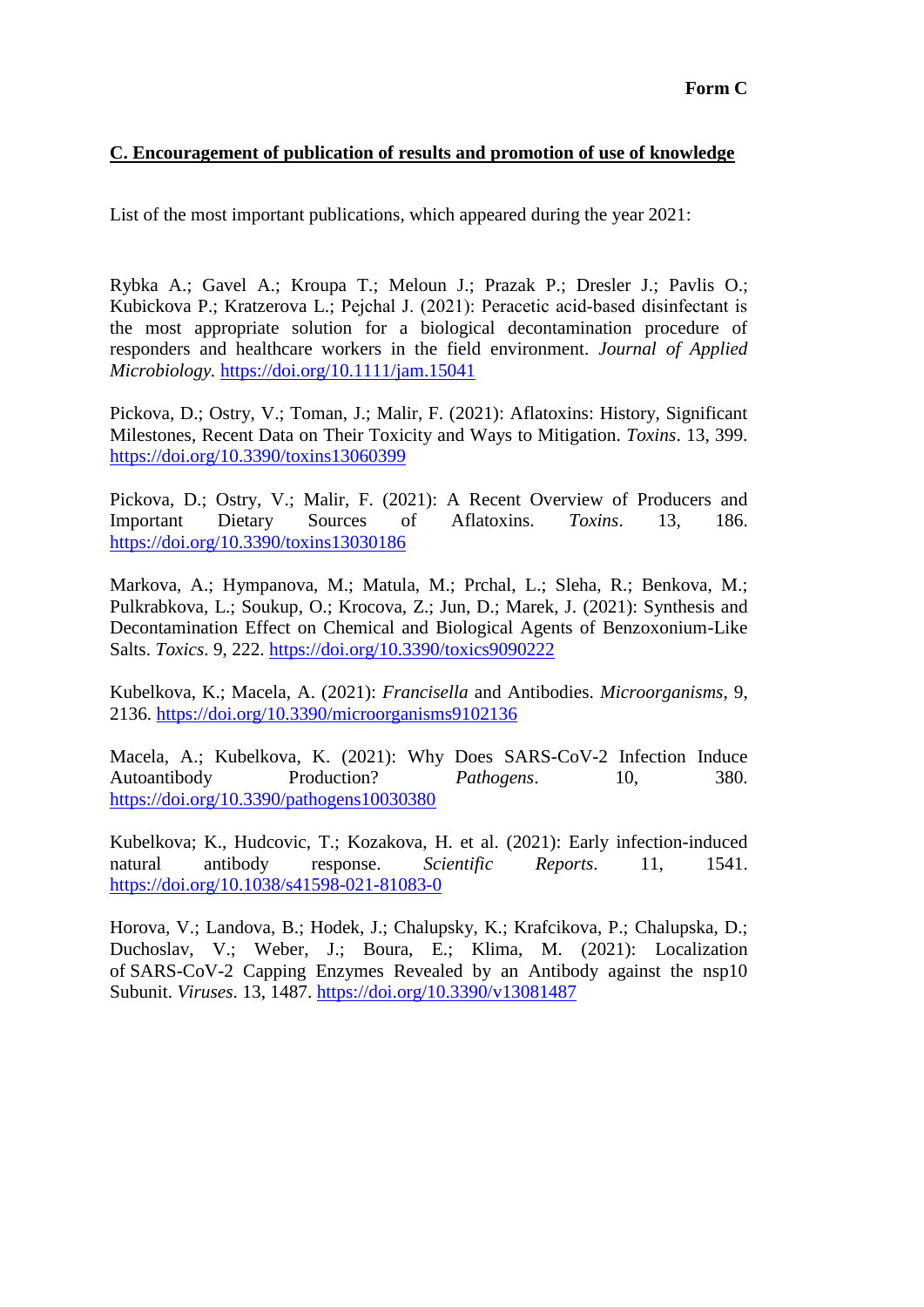#### **Declaration of vaccine production facility- # 1**

- 1. **Name of facility:**  Bioveta, a.s.
- 2. **Location (mailing address):**  Komenského 212, 683 23 Ivanovice na Hané, Czech Republic

## 3. **General description of the types of diseases covered:**

Manufacturer of: veterinary vaccines for use in animals

*in vitro* diagnostic test kits for diagnosis of animal diseases diagnostic antigens positive diagnostic sera antisera and globulins for use in animals

Production of veterinary vaccines:

### Bacterial

Inactivated vaccine against Lyme disease, Inactivated vaccine against canine and fur animal leptospirosis, Inactivated vaccine against mycotic disease caused by *Microsporum canis* in dogs and cats, Vaccine against tetanus, Inactivated vaccine against porcine erysipelas, Vaccine against enteric coli infections in suckling piglets and against porcine erysipelas, inactivated, Vaccine against enteric coliinfections of suckling piglets, Vaccine against leptospirosis in cattle and horses, Rabbit pasteurellosis vaccine inactivated, Vaccine against porcine pleuropneumonia, Pig rhinitis vaccine with dermonecrotoxical toxoid, Vaccine against salmonellosis in poultry, attenuated, Vaccine against avian salmonelosis, attenuated, Avirulent vaccine against bovine trichophytosis, Lyophilized vaccine against bovine trichophytosis, Vaccine against equine trichophytosis, Vaccine against trichophytosis in fur-bearing animals

Viral

Inactivated vaccine against bluetongue virus in cattle and sheep, Inactivated vaccine against bovine herpesvirus, Inactivated vaccine against coronary viral disease in dogs, Live vaccine against distemper, infectious hepatitis, infectious laryngotracheitis, parvovirosis and parainfluenza in dogs, Live vaccine against distemper and parvovirosis in dogs, Live vaccine against parvovirosis in dogs, Vaccine against rabies, inactivated, Vaccine against panleucopenia, calicivirus and herpesvirus infection of cats, The vaccine against feline panleukopenia, herpesviral and caliciviral infection, and rabies of cats, Inactivated vaccine against equine influenza, Vaccine against IBR inactivated, Vaccine against rabies intended for oral immunization in foxes, Live vaccine against myxomatosis, MXT, Live vaccine against infectious bronchitis in poultry, lyophilised, Duck infectious hepatitis inactivated vaccine, Vaccine against Parvovirus Disease in Goslings, Inactivated, Live attenuated vaccine against PRRS infection containing the European strain, Live vaccine against Newcastle disease in poultry, lyophilized, Inactivated vaccine against the egg drop syndrome, Inactivated vaccine against Newcastle disease and infectious bursitis in poultry, Vaccine against porcine parvovirosis, inactivated, Live attenuated vaccine against Classical Swine Fever, Vaccine against pest in rabbits, Vaccine against pest and myxomatosis in rabbits, Vaccine against rabbit haemorrhagic disease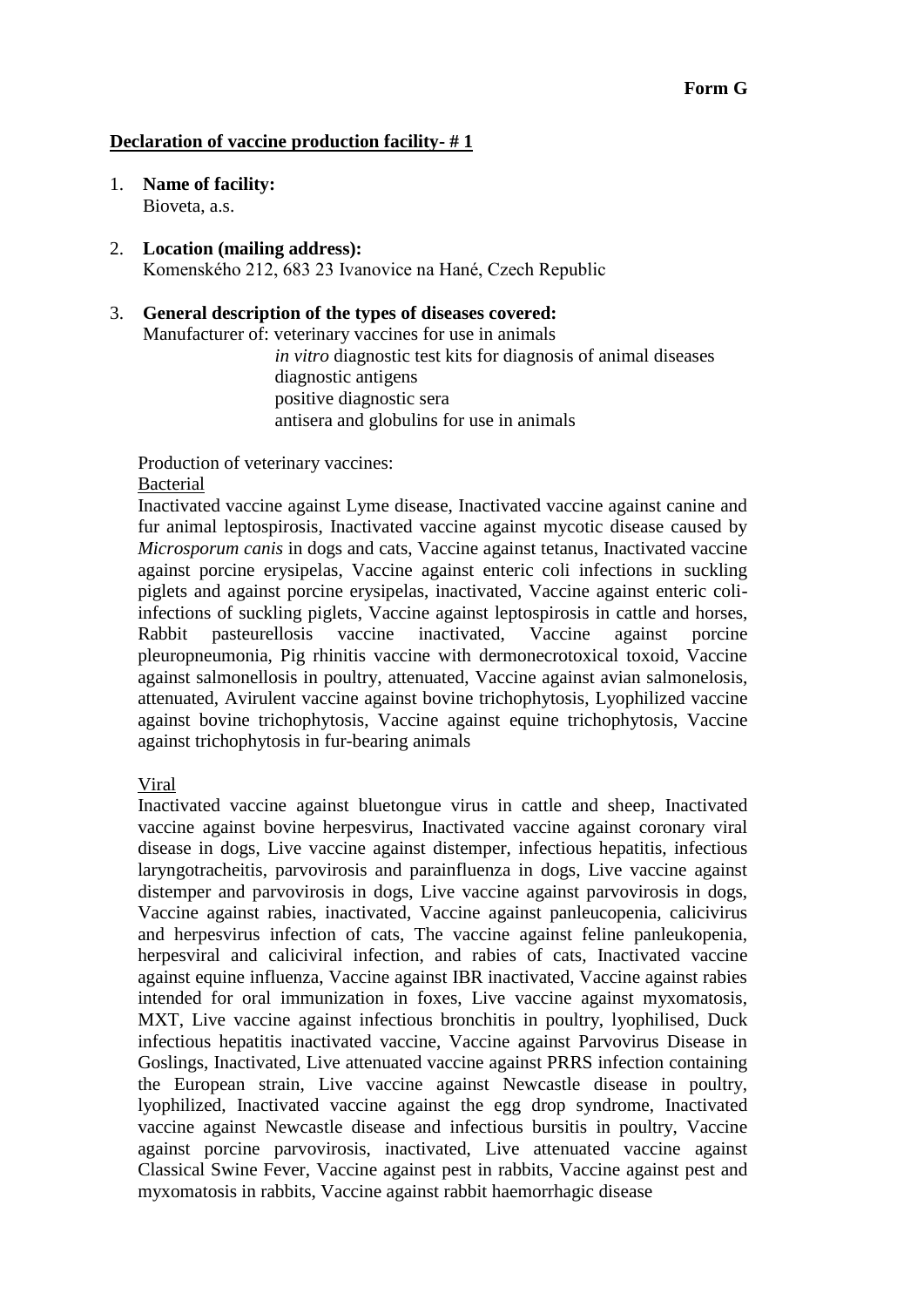### Combined (bacterial and viral)

Vaccine against canine distemper, infectious hepatitis, infectious laryngotracheitis, parvovirus, parainfluenza and leptospirosis in dogs and furry animals, Vaccine against canine distemper, infectious hepatitis, infectious laryngotracheitis, parvovirus, parainfluenza, leptospirosis and rabies in dogs and furry animals, Inactivated vaccine against canine and fur animal leptospirosis and rabies, Inactivated vaccine against equine influenza and tetanus, Vaccine against rota, corona and coli infections in newborn calves, inactivated, Vaccine against parvovirosis and swine erysipelas, Vaccine against rotaviral and enteral coliinfections in pigs, Vaccine against paramyxovirosis and salmonellosis caused by *S. typhimurium* var. *Copenhagen* in pigeons

### **Declaration of vaccine production facility - # 2**

- **1. Name of facility:** Dyntec spol. s r. o.
- **2. Location (mailing address):** Pražská 328, 411 55 Terezín, Czech Republic

#### **3. General description of the types of diseases covered:**

Human vaccine: per-oral vaccine against bacterial diarrhoea Veterinary products:

- vaccines against *Actinobacillus pleuropneumoniae*, atrophic rhinitis, parvovirosis and erysipelas, porcine reproduction and respiratory syndrome and edema disease of pigs
- vaccines against distemper, infectious hepatitis, infectious laryngotracheitis, parvovirosis, parainfluenza and *Leptospira icterohaemorrhagiae*, *L. grippotyphosa* and *L. sejroe* of dogs
- vaccine for the prevention of rabies in wild carnivorous animals and stray dogs
- vaccines against myxomatosis and viral hemorrhagic disease of rabbits

#### **Declaration of vaccine production facility - # 3**

- **1. Name of facility:** BIOPHARM, Research Institute of Biopharmacy and Veterinary Drugs
- **2. Location (mailing address):** Pohoří-Chotouň, 254 49 Jílové u Prahy

#### **3. General description of the types of diseases covered:** Vaccine against coccidiosis in poultry Antiparasitic premix for hoofed game